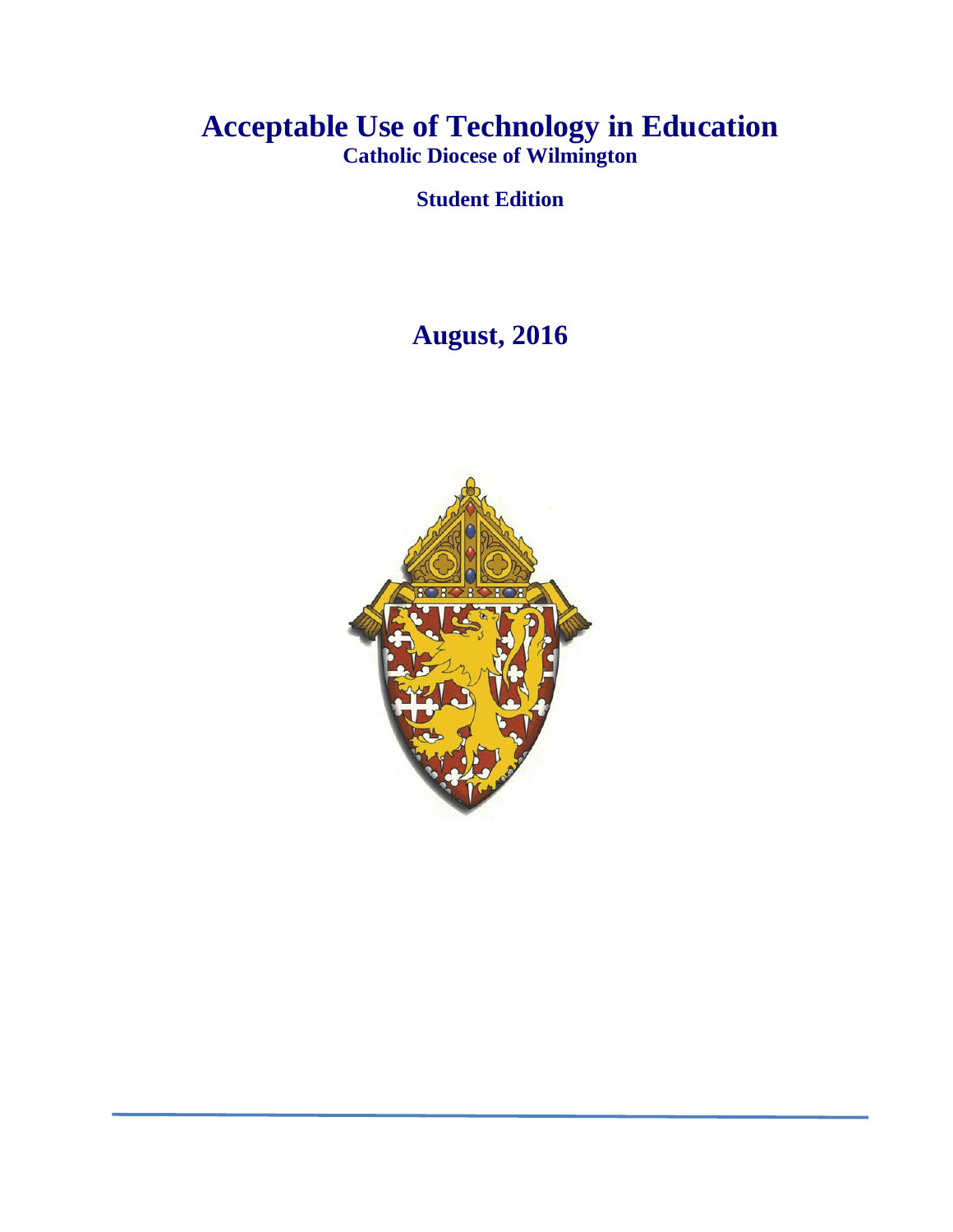**Diocese of Wilmington Catholic Schools Acceptable Use of Technology Student Edition** 

## **Table of Contents**

<span id="page-1-0"></span>

| Communication: Social Network and Website Usage, Instant Messaging, Email, Posting, Blog  6 |
|---------------------------------------------------------------------------------------------|
|                                                                                             |
|                                                                                             |
|                                                                                             |
|                                                                                             |
|                                                                                             |
|                                                                                             |
|                                                                                             |
|                                                                                             |
|                                                                                             |
|                                                                                             |
|                                                                                             |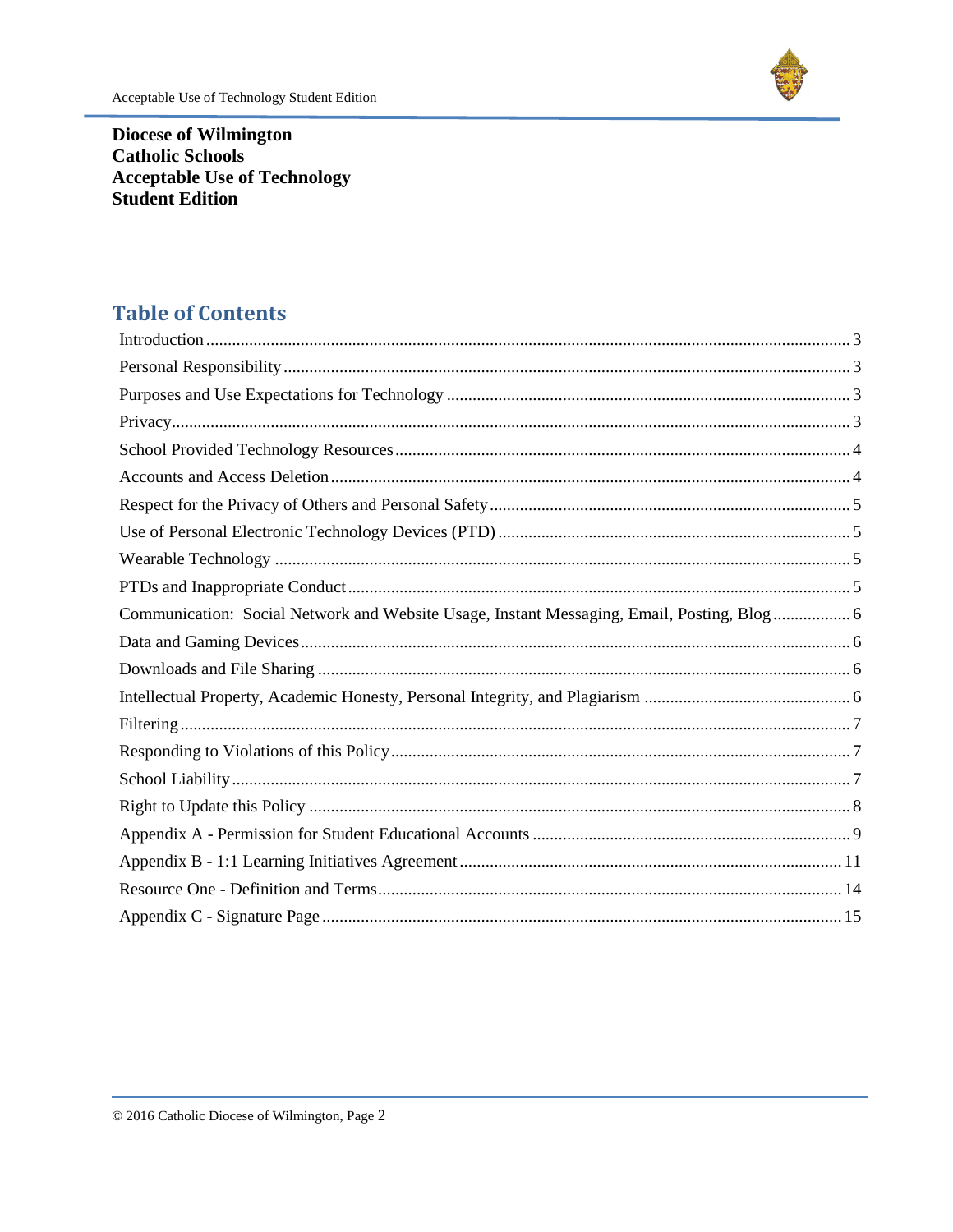

#### Introduction

This Policy applies to students, including students enrolled in aftercare programs and exchange students. All children visiting our campus are also subject to the terms and conditions of this Acceptable Use of Technology Policy.

This policy provides expectations for the use of technology as it affects our school and educational community. The school's computer network is provided for educational purposes, not as a public access service.

The use of all school owned technology is a privilege not a right. This privilege comes with personal responsibilities and if you violate the responsible use of any school technologies, your privilege may be suspended and/or revoked. Our policies address the appropriate use of school-provided technologies and personal technology devices (PTD). Please read the policies below before using our network and computers, because by using our technology you agree to be bound by the terms, conditions and regulations below.

Our school technology users are expected to adhere to the same rules, guidelines, and policies that apply to non-technology related student behavior. If there is an issue about which you are unsure, seek the advice of legitimate authority.

All students and their parent or guardian must sign a parental authorization form before they can utilize any school technologies. This authorization must be signed on an annual basis at the beginning of every school year.

In accord with the Children' Internet Protection Act (CIPA) requirements for schools filing for ERate funding, all schools governed by these policies provide for the education of students regarding these Acceptable Use Policies and appropriate online behavior, including interacting with other individuals on social networking websites and in chat rooms, and regarding cyberbullying awareness and response.

#### <span id="page-2-0"></span>Personal Responsibility

Technology is a finite, shared resource offered by the school to its students. Students bear the burden of responsibility to inquire with the IT Department or legitimate authority when they are unsure of the permissibility of a particular use of technology prior to engaging in the use.

### <span id="page-2-1"></span>Purposes and Use Expectations for Technology

- The use of all school-owned technologies including the school network and its Internet connection is limited to educational purposes.
- Commercial, political and recreational use of school technology resources for personal gain is prohibited.
- Students may not resell their network resources to others, including, but not limited to, disk storage space.
- Students may not utilize school technology to play games, visit social networking websites, or send instant messages or emails unrelated to educational purposes. The school is not responsible for any damages, injuries, or claims resulting from violations of responsible use of technology.

#### <span id="page-2-2"></span>**Privacy**

All communication that takes place using personal technology devices or school owned technology must reflect the mission and values of the school and the Catholic Diocese of Wilmington. This includes, but is not limited to, emails, texts, instant messages, and posts online.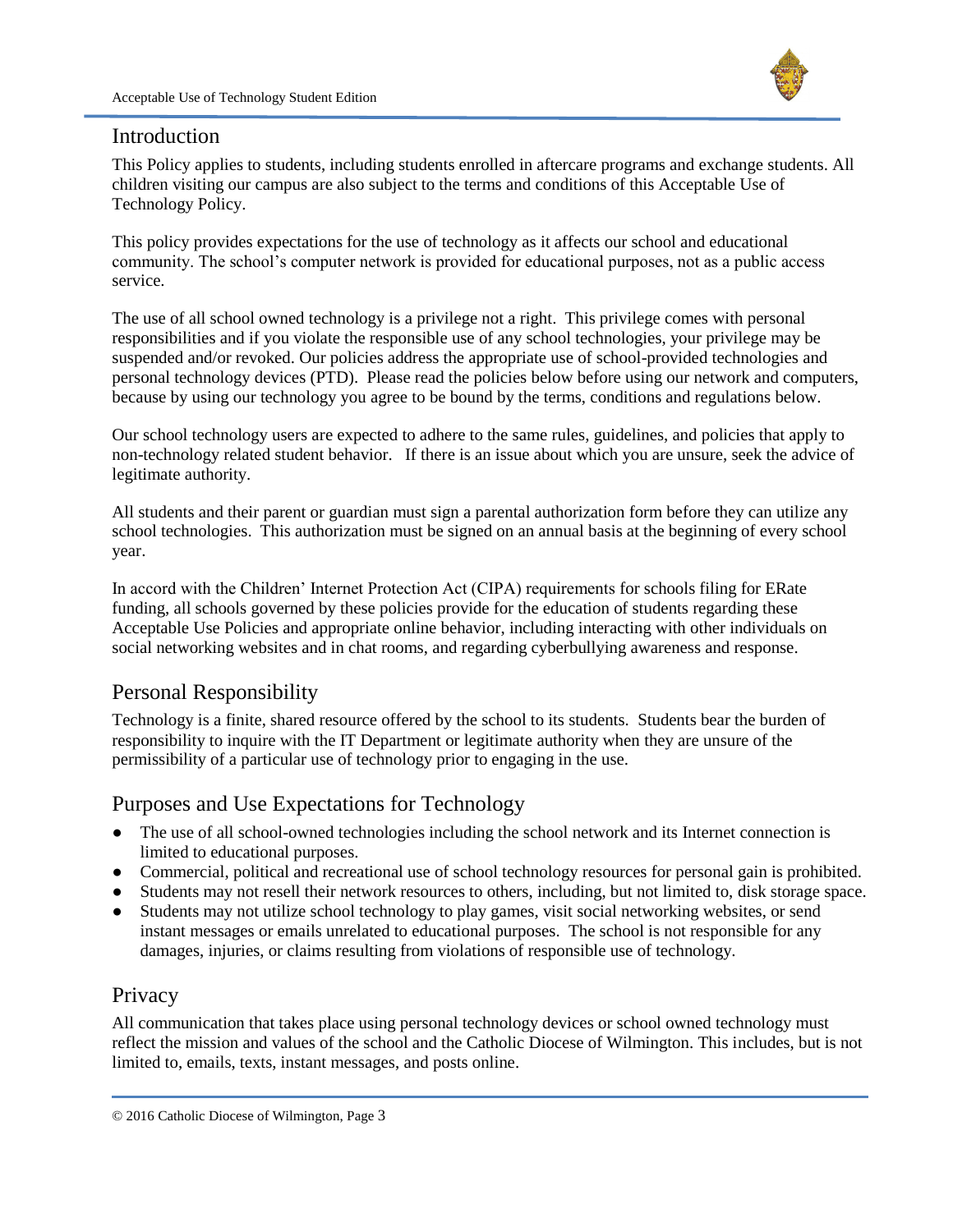

Students should not expect that what they write or publish online is private. The school reserves the right to monitor and track all behaviors and interactions that take place online or through the use of technology on our property or at our events. We also reserve the right to investigate any reports of inappropriate actions related to any technology used at school. All emails and messages sent through the school's network or accessed on a school computer can be inspected. Any files saved can also be inspected. Students have a limited expectation of privacy when using their own technology on school property or at school events as long as no activity violates policy, law and/or compromises the safety and well being of the school community.

Parents or guardians can request permission to see the emails and other data for their child's computer account at school.

### <span id="page-3-0"></span>School Provided Technology Resources

School provided technology resources can include, but are not limited to, devices owned and/or managed by the school and the school network and internet access.

- Students should be aware that they are sharing resources such as bandwidth and server space.
- Downloading or streaming large files may interfere with Internet speed. Abusing these resources can result in the loss of this privilege.
- Connection to wireless Internet by students is prohibited unless otherwise directed/instructed by legitimate authority.
- Students may not connect or disconnect computers and devices to the school's network.
- Users must log off when finished using a school computer.
- Students are responsible for any activity that occurs through their personal account.
- Students may not use the school's technology to play computer games, unless permission is granted by legitimate authority.
- Students may not download, add, or install new programs, software, or hardware onto school-owned computers without permission from legitimate authority.
- Students are not allowed to alter, change, modify, repair, or reconfigure settings on school-owned computers without permission from legitimate authority. This includes deleting cookies and history and re-setting the time and/or date on the computer.
- Purposefully spreading or facilitating the spread of a computer virus or other harmful computer program is prohibited.
- Students may not circumvent any system security measures.
- Students are not to share, or try to guess passwords.
- Students are not to access any secured files, resources, or administrative areas of the school network without express permission or the proper authority.
- International websites may only be accessed from school owned technology under the direction of legitimate authority

### <span id="page-3-1"></span>Accounts and Access Deletion

Upon graduation or other termination of your official status as a student at our institution, you will no longer have access to the school network, files stored on the school network, or your school-provided email account. Prior to graduation, we recommend saving all personal data stored on school technology to a removable hard drive and set up an alternative email account.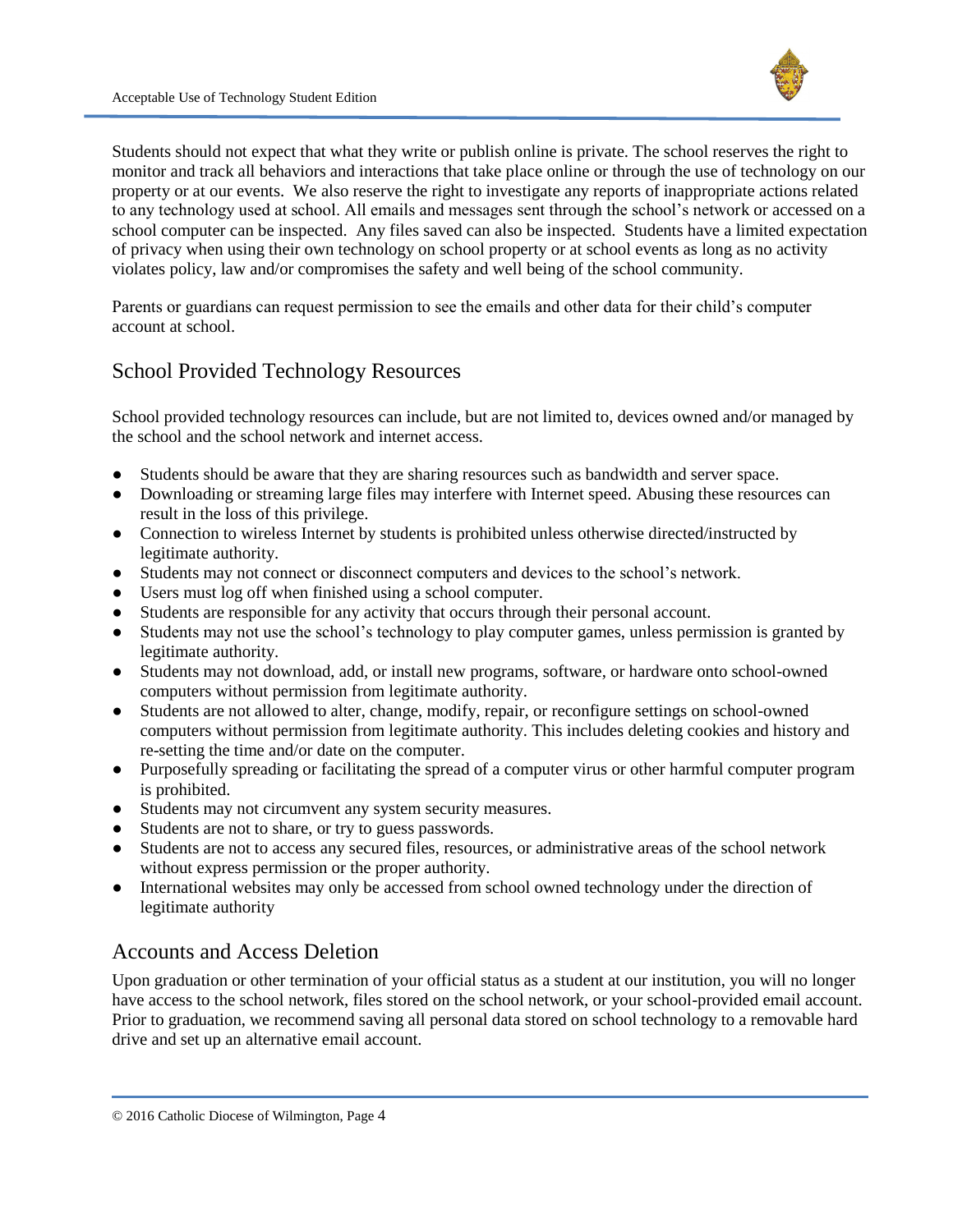

### <span id="page-4-0"></span>Respect for the Privacy of Others and Personal Safety

Students should not:

- modify files, other data, or passwords belonging to others
- misrepresent or assume the identity of others
- re-post information that was sent to you privately without the permission of the person who sent you the information
- post private information about another person
- post photos or videos of others without prior permission of those who appear in the photos or videos
- use another person's account
- post private information about yourself online, including your name, your age, your school name, your address, your phone number, or other identifying information
- use or display the school's name, logo, mascot, or other likeness or representation online which in any way reflects negatively on the school, or Diocese of Wilmington This includes, but is not limited to, pictures of anyone wearing clothes with the school name, crest, emblem, or logo. This also includes listing our school name or our employees on a social networking profile, a dating website profile, or a rating website

### <span id="page-4-1"></span>Use of Personal Electronic Technology Devices (PTD)

PTDs are to be used only when permission has been granted by legitimate authority for educational purposes. Students must set up and use a password on PTDs used in a 1:1 environment. Students should not:

● use photos, recorded sounds, or recorded images or videos to embarrass or humiliate another person, student or adult

● use devices capable of capturing, transmitting, or storing images or recordings in restrooms, sleeping areas, dressing rooms, or other areas where there is a reasonable expectation of privacy

alter, change, modify, repair, or reconfigure settings on their own computer or PTD with the intent to hide unacceptable or illegal use of their own devices. This includes deleting cookies and history and re-setting the time and/or date on the computer

### <span id="page-4-2"></span>Wearable Technology

Because wearable technology is capable of being used to violate this policy and has the potential for being a distraction, teachers have the right to require that students remove wearable technology at any time.

### <span id="page-4-3"></span>PTDs and Inappropriate Conduct

The content of any PTD can be reviewed by a designated school, parish, or diocesan official as part of any investigation of policy violation or other reasonable suspicion of inappropriate, immoral and/or illegal use. If an illegal act is discovered, local law enforcement officials will be contacted. The Catholic Diocese of Wilmington and its parishes and organizations are not responsible for any harm to PTDs, including but not limited to the loss, theft, damage, or destruction of PTDs or any content therein.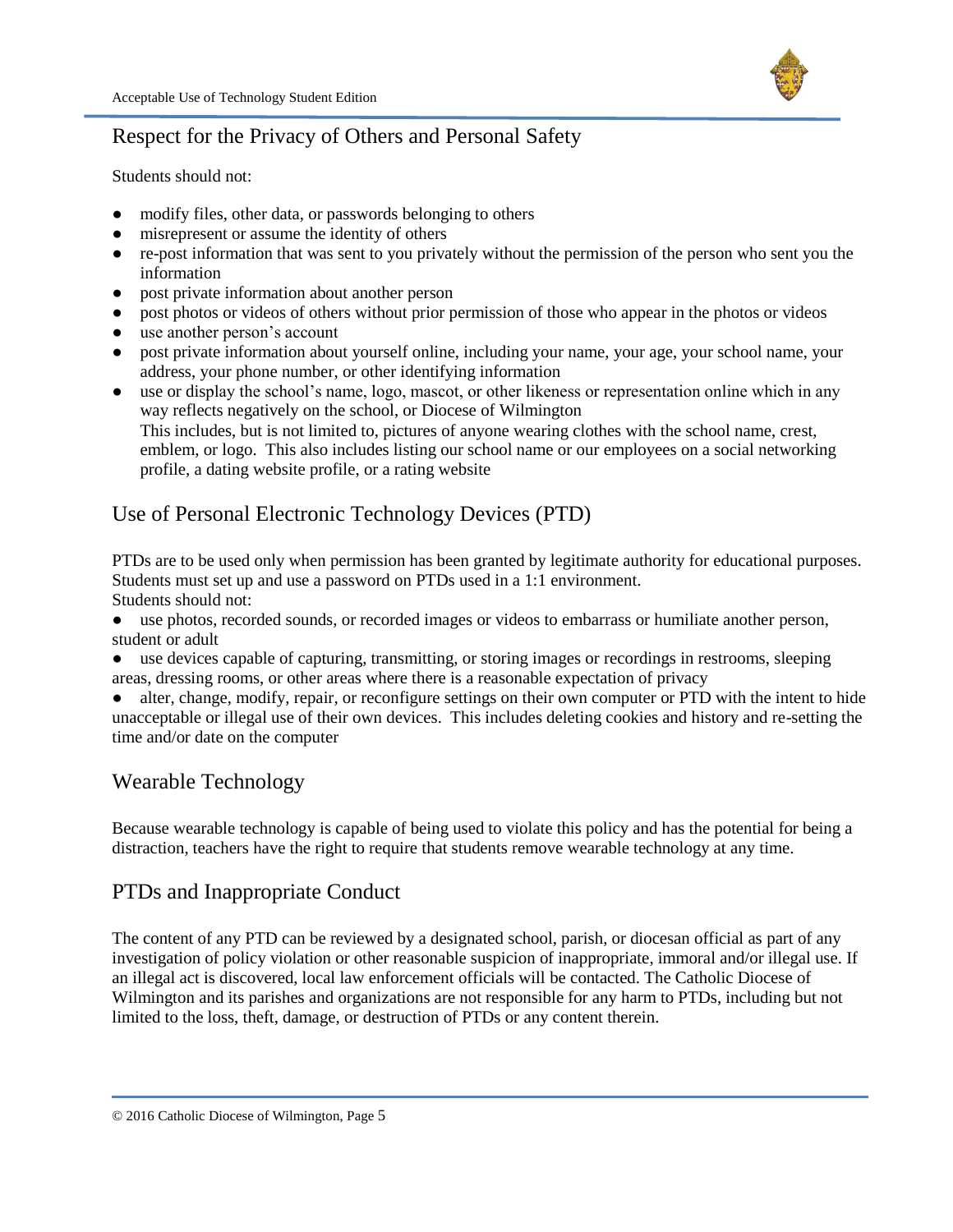

### <span id="page-5-0"></span>Communication: Social Network and Website Usage, Instant Messaging, Email, Posting, Blog

*There are educationally sound exceptions to many of the rules stated in this section. It is up to the local school administration to grant specific exceptions to these rules. Aside from the outright dismissal of these policies, some leeway is allowed.* 

Teacher and student on line communication must be initiated by the teacher and may take place in the form of an email to students at the beginning of a school year (i.e., when a syllabus and welcome message is sent to students). All teacher/student communication should be educational in nature and not personal.

Students are not permitted to:

- access social networking websites, profiles, or accounts through the school's technology or via PTDs except when directed by legitimate authority for educational purposes
- to upload images to photo-sharing websites without permission from legitimate authority
- access any rating or dating websites through the school's technology or via PTDs access material that is offensive, profane, or obscene including pornography and hate literature
- create social networking pages, accounts, sites, or groups that impersonate or misrepresent teachers or administrators, other students, or other adults in the community
- utilize social networks or website to harass, demean, humiliate, intimidate, embarrass, or annoy their classmates or others in their community, including adults. This is unacceptable student behavior known as cyberbullying and will not be tolerated. Any cyberbullying, on or off-campus, that is determined to substantially disrupt the safety and/or well-being of the school is subject to disciplinary action
- communicate inappropriately via online posts, whether public or private
- continue communication if another person asks them to stop
- <span id="page-5-1"></span>• post or send chain letters or spam

### Data and Gaming Devices

Unless explicit permission is granted by legitimate authority, students are not allowed to bring gaming devices or other similar data-accessing devices, or personal video game systems onto school property or to school events.

### <span id="page-5-2"></span>Downloads and File Sharing

- Downloading sound and video files onto school- owned computers is also prohibited. This prohibition applies even if the download is saved to a removable hard drive.
- Students may never configure a school computer or PTD to engage in illegal file sharing. The school will cooperate fully with the appropriate authorities should illegal behavior be conducted by students.
- Students may not download any sound or video files onto their PTD through the school's technology.
- <span id="page-5-3"></span>● Students may not download any computer game files or attachments from unknown senders.

#### Intellectual Property, Academic Honesty, Personal Integrity, and Plagiarism

Students should not:

• pretend to be someone else online or use someone else's identity online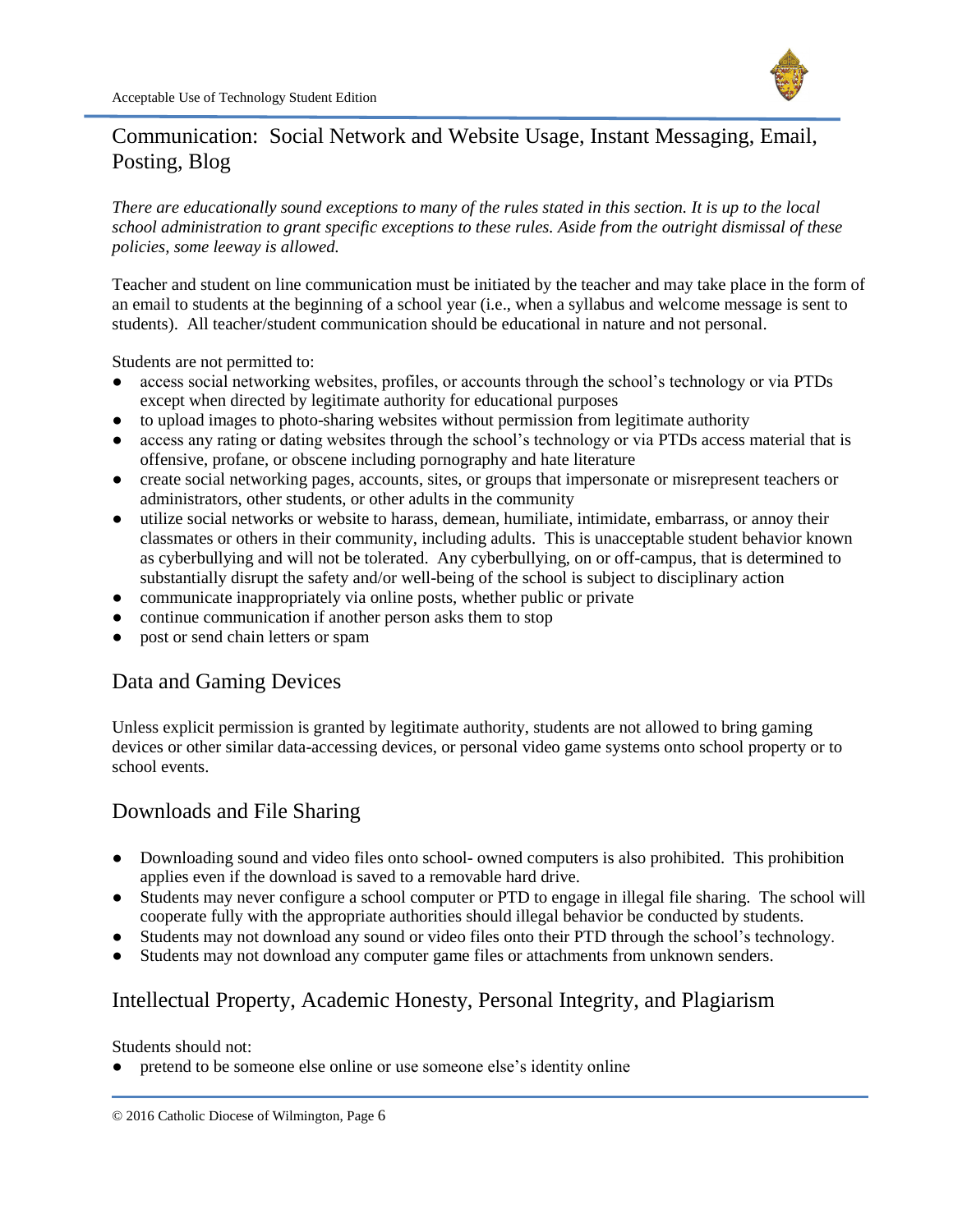- use, post, or make accessible to others the intellectual property; including, but not limited to text, photographs, and video; of someone other than yourself This includes intellectual property that you were given permission to use personally, but not publically. This behavior violates school policy as well as state and federal laws.
- use resource materials without proper citations.
- utilize some else's work without proper permission
- post, share, or take possession of photos and videos collected as part of an assignment or extra-curricular club, program, or service (i.e., newspaper, yearbook, news channel), with either school owned or PTDs

#### <span id="page-6-0"></span>Filtering

Our school adheres to the requirements set forth by the United States Congress in the Children's Internet Protection Act. This means that all access to the Internet is filtered and monitored. The school cannot monitor every activity, but retains the right to monitor activities that utilize school owned technology. By filtering Internet access, we intend to block offensive, obscene, and inappropriate images and content including pornography.

#### <span id="page-6-1"></span>Responding to Violations of this Policy

Violators of our technology policies will be provided with notice and opportunity to be heard in the manner set forth in the School or Student Handbook, unless an issue is so severe that notice is either not possible or not prudent in the determination of the school administrators. Restrictions may be placed on violator's use of school technologies and privileges related to technology use may be revoked entirely pending any hearing to protect the safety and well-being of our community. Violations may also be subject to discipline of other kinds within the school's discretion. Our school cooperates fully with local, state, and/or federal officials in any investigations related to illegal activities conducted on school property or through school technologies. School authorities have the right to confiscate personally owned technological devices that are in violation or used in violation of school policies.

If you accidentally access inappropriate information or if someone sends you inappropriate information, you should immediately tell a staff member or teacher to indicate that you did not deliberately access inappropriate information.

If you witness someone else either deliberately or accidentally access inappropriate information or use technology in a way that violates this policy, you must report the incident to a school administrator as soon as possible. Failure to do so could result in disciplinary action.

<span id="page-6-2"></span>The school retains the right to suspend service, accounts, and access to data, including student files and any other stored data, without notice to the students if it is deemed that a threat exists to the integrity of the school network or other safety concern of the school.

#### School Liability

The school cannot and does not guarantee that the functions and services provided by and through our technology will be problem free. The school is not responsible for any damages students may suffer, including but not limited to, loss of data or interruptions of service. The school is not responsible for the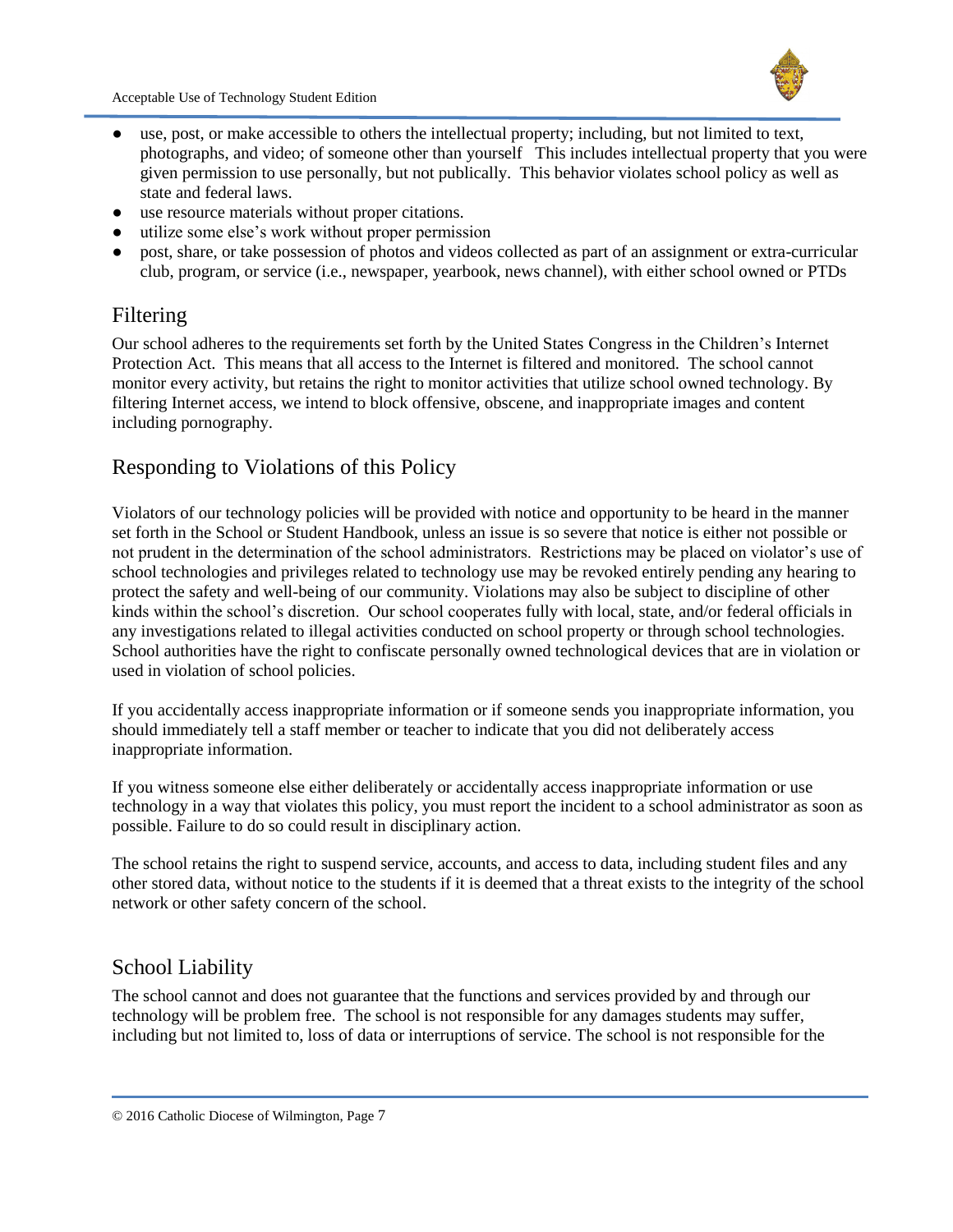accuracy or the quality of the information obtained through school technologies. Although the school filters content, the school is not responsible for student's exposure to "unacceptable" information nor is the school responsible for misinformation. The school is not responsible for financial obligations arising through the use of school technologies.

#### <span id="page-7-0"></span>Right to Update this Policy

Since technology is continually evolving, our school reserves the rights to change, update, and edit its technology policies at any time in order to continually protect the safety and well being of our students and community. To this end, the school may add additional rules, restrictions, and guidelines at any time.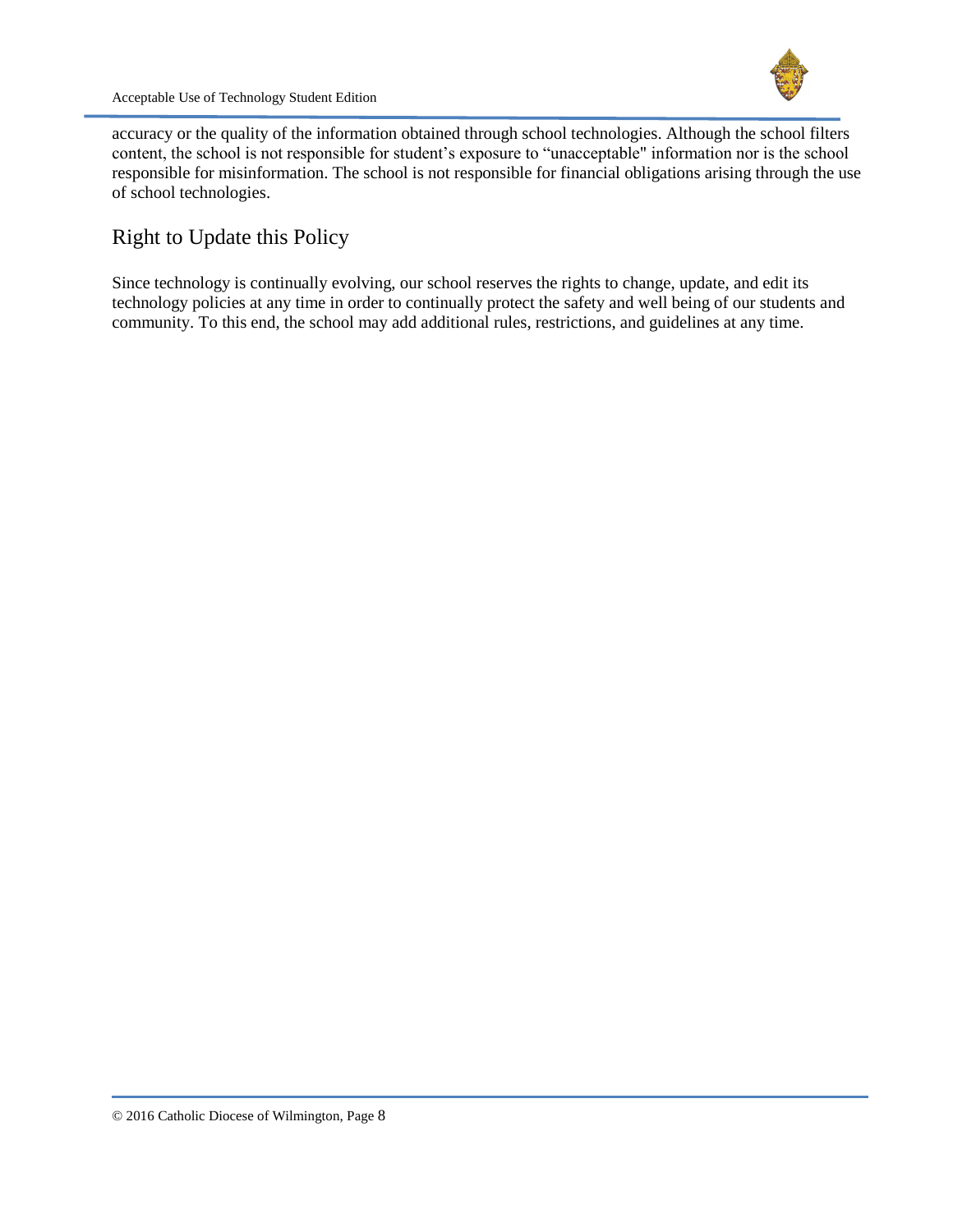

### Appendix A - Permission for Student Educational Accounts

Students will be using a variety of online Web applications as a resource to enhance their learning experience. Although these applications are widely used by the education community in K-12 institutions, their Terms of Service state that due to Federal Law any users under the age of 13 must obtain explicit parental permission to use online sites.

All websites and tools that are used commonly in education today have been and will continue to be thoroughly examined by experienced educators. New tools arise every day. Some common tools that your children may encounter and use are, but not limited to:

- Educational Social Networks: A networking site is a place where teachers and students can communicate, collaborate, and share content. Examples include email and cloud file storage and sharing.
- Google Apps: An online suite of productivity and digital tools.
- Electronic Textbooks and Learning Tools/Applications: Information will be provided to the student via electronic text. A multitude of online learning tools will also be used.
- Podcasts and videos: A podcast is a digital audio file that is distributed over the Internet for playback. A video is a recording displaying moving images and audio. Digital video files can incorporate photos, voiceovers and music thus enhancing student research and group projects.

These sites are instrumental in the delivery of the curriculum. We are asking that you and your child please review the permission form below and complete it. Should your expectations change and you wish to revoke your permission, we must be notified in writing. For more information, visit the school website.

#### Student Information

- Students are responsible for good behavior/character online just like they are in our school building. Students are not permitted to use obscene, profane, threatening, or disrespectful language. Students must notify the teacher of anything inappropriate. Bullying will not be tolerated.
- Copyright infringement occurs when an individual reproduces work without permission that is protected by a copyright. If the user is unsure whether or not to use it, permission is required from the copyright owner.
- All use of these tools must be used in accordance with the Acceptable Use Policy of the Schools and the Catholic Diocese of Wilmington, even if the work is done outside of school on a personal device.

#### Parent Information

Child Internet Protection Act: The school is required by CIPA to have technology measures and policies in place that protect students from harmful materials including those that are obscene and pornographic. The school is in compliance with CIPA by establishing Internet filters. Any harmful content contained from inappropriate sites will be blocked[.](https://www.fcc.gov/guides/childrens-internet-protection-act) [http://fcc.gov/cgb/consumerfacts/cipa.html](https://www.fcc.gov/guides/childrens-internet-protection-act)

Children's Online Privacy Protection Act: COPPA applies to commercial companies and limits their ability to collect personal information from children under 13. By default, Google advertising is turned off for Apps for Education users. No personal student information is collected for commercial purposes. This permission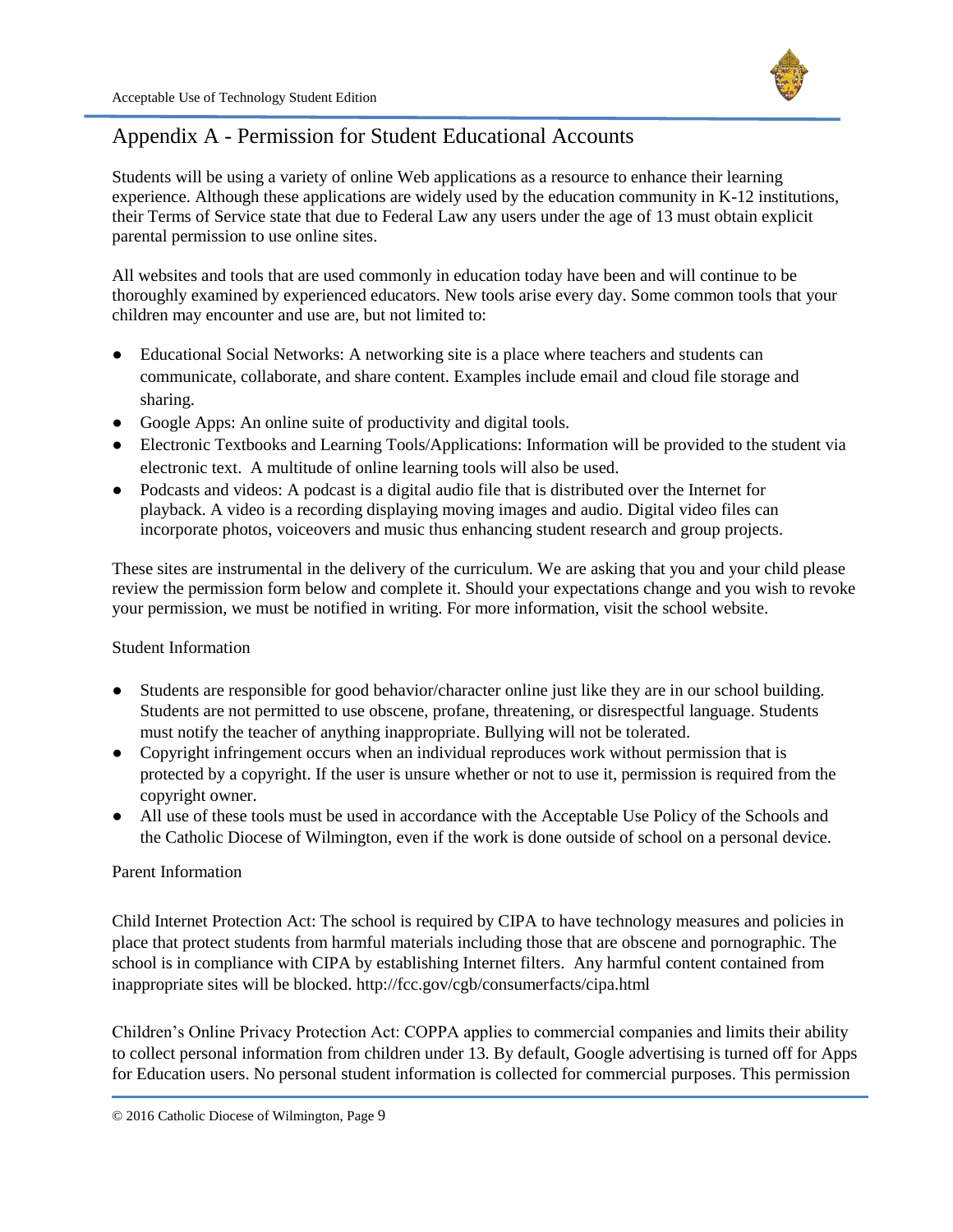

form allows the school to act as an agent for parents in the collection of information within the school context. [http://www.ftc.gov/privacy/coppafaqs.shtm](https://www.ftc.gov/tips-advice/business-center/guidance/complying-coppa-frequently-asked-questions)

Family Educational Rights and Privacy Act: FERPA protects the privacy of student education records and gives parents the right to review student records. Under FERPA, schools may disclose directory information (name, phone, address, grade level, etc...) but parents may request that the school not disclose this information.

The school will not publish confidential education records (grades, student ID #, etc.) for public viewing on the Internet. The school may publish student work and photos for public viewing but will not publish student last names or other personally identifiable information.

Parents may request that photos, names and general directory information about their children not be published. Parents have the right at any time to investigate the contents of their child's email or web tools[.](http://www.google.com/url?q=http%3A%2F%2Fwww2.ed.gov%2Fpolicy%2Fgen%2Fguid%2F&sa=D&sntz=1&usg=AFQjCNHdwAVuZiXoxydv4WLYQK0GA_Tajg) <http://www2.ed.gov/policy/gen/guid/fpco/ferpa/index.html>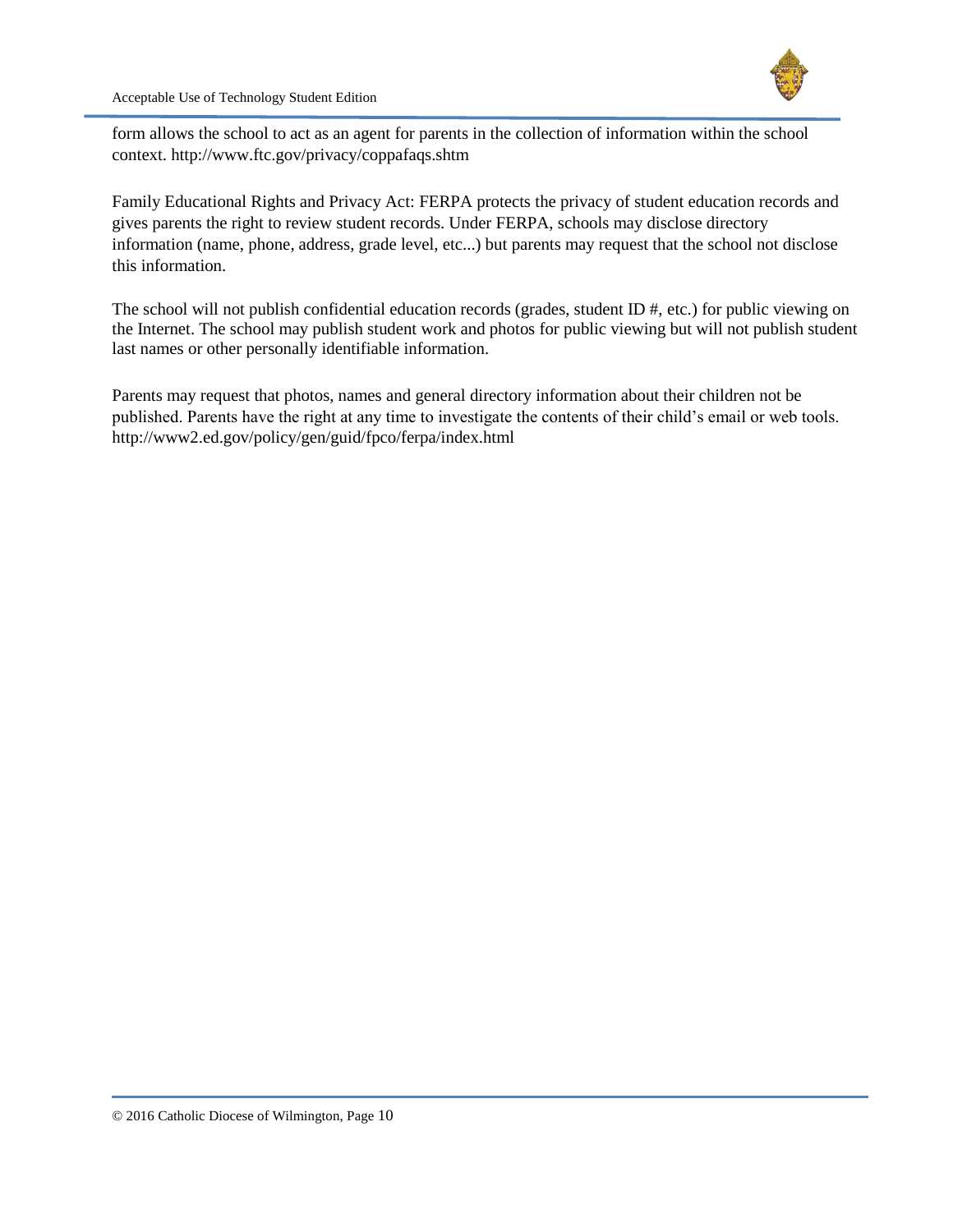

### Appendix B - 1:1 Learning Initiative Agreement

This appendix is provided for schools who have implemented 1:1 learning initiatives.

The focus of a 1:1 Learning Initiative is to provide tools and resources to the 21st century learner. Excellence in education requires that technology be seamlessly integrated throughout the educational program. Increasing access to technology is essential for that future. A 1:1 device initiative is a way to empower students to maximize their full potential and to prepare them for college and the workplace. According to studies and school reports, students who use a computing device in a 1:1 educational environment are more organized and engaged learners, attend school more regularly, advance their knowledge and understanding of technology, and become constructors and designers of information and ideas. Learning results from the continuous, dynamic interaction among students, educators, parents, and the extended community. Technology immersion does not diminish the vital role of the teacher. To the contrary, it transforms the teacher from a director of learning to a facilitator of learning. Effective teaching and learning with 1:1 devices integrates technology into the curriculum anytime, anyplace, anywhere.\*

Our Catholic schools provide students with some of the most advanced technology available. Students may be using individual electronic devices (iPads, Chromebooks, tablets, etc.) as determined by their individual school. It is a violation of school policy to use technology for any non-educational use. Unauthorized use, tampering with or destroying equipment, etc., will not be tolerated and will be subject to severe disciplinary action including dismissal. The school's Acceptable Use Policy for Technology has been established by the Catholic Diocese of Wilmington (CDOW) and can be located on the web site (www.cdow.org).

#### <span id="page-10-0"></span>General Guidelines

- Students will have access to all available forms of electronic media and communication that supports the educational goals and objectives of schools in the Catholic Diocese of Wilmington.
- Students will use the devices for educational purposes while at school.
- Students are responsible for the ethical and educational use of technology resources.
- Transmission of any material that is in violation of any federal or state law is prohibited. This includes, but is not limited to: confidential information, copyrighted material, threatening or obscene material, and device viruses.
- Any attempt to alter data, the configuration of a device, or the files of another user, without the consent of the individual, school administrator, or technology administrator, will be considered an act of vandalism and subject to disciplinary action in accordance with the Student Code of Conduct.
- Cyberbullying will not be tolerated and appropriate disciplinary action will be taken immediately by the administration.
- Students will use computers/devices in a responsible and ethical manner.
- Students may only sign on to the designated network.
- Students must set up and use a password to access the device.
- Students may not add or delete settings or apps that allow the student to bypass Internet filtering on the device.

Students are expected to obey general school rules concerning behavior and communication that apply to network use in accordance with the Catholic Diocese of Wilmington Acceptable Use Policy. This policy is available online and must be signed by students and their parents each year as part of the student registration.

Students are expected to use all technology resources in an appropriate manner so as not to damage school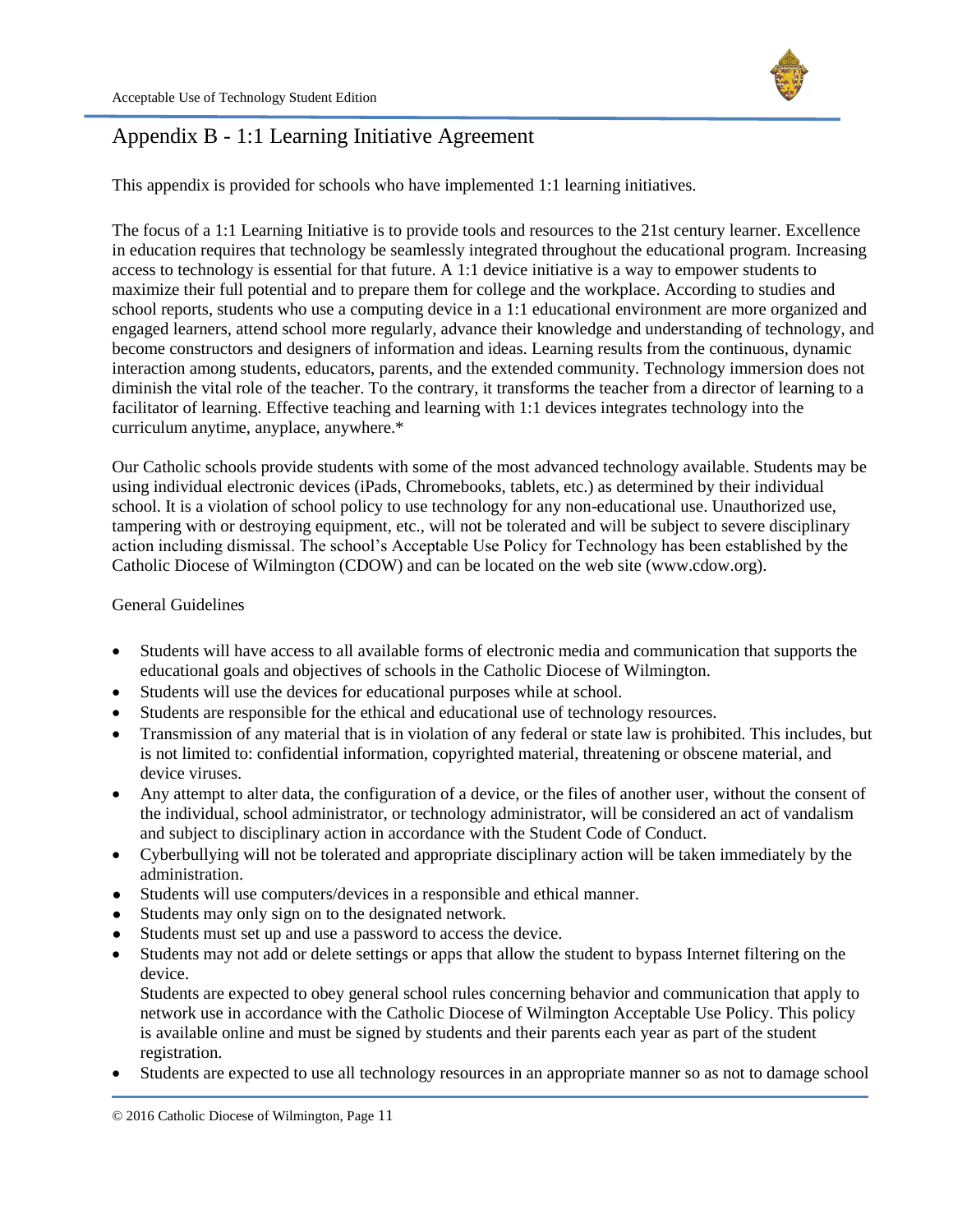

equipment. This "damage" includes, but is not limited to, the loss of data resulting from delays, nondeliveries, mis-deliveries or service interruptions caused by the student's own negligence, errors or omissions. Use of any information obtained via the school's designated Internet system is at the student's own risk. The Catholic Diocese of Wilmington and the school specifically deny any responsibility for the accuracy or quality of information obtained through its services.

- Students are expected to assist the Catholic Diocese of Wilmington and the school to protect the computer system/device by contacting an administrator about any security problems they may encounter.
- $\bullet$  Students are expected to monitor all activity on their account(s).
- Students should always turn off and secure their device after they are done working to protect their data and privacy.

#### Privacy and Safety

- Unauthorized chat rooms and all chain letters are prohibited.
- Students may not open, use or change device or files that do not belong to them.
- Students may not reveal their full name, phone number, home address, social security number, credit card numbers, password or passwords of other people without the permission of their parent.
- Students must remember that the information stored on their device is not guaranteed to be private or confidential.
- If a student inadvertently accesses a website that contains obscene, pornographic, or otherwise offensive material, the student must notify a teacher or an administrator immediately so that such sites can be blocked. This is not a request – it is a responsibility.
- Student use of the Internet on the school's network is filtered per local policy, as required by state and federal mandates.
- If a student should receive email or other electronic messages containing inappropriate or abusive language or if the subject matter is questionable, he/she is asked to document evidence and report to legitimate authority.

Parent Responsibilities:

- Talk to your child about values and set standards regarding the use of the Internet, just as you do on the use of all media information sources such as television, telephones, movies, and radio.
- Attend orientation: Parents/guardians are required to attend the 1:1 Orientation, comply with the policies set forth in this document and the AUP, and sign the AUP.
- Monitor device use: Parents/guardians are required to monitor personal use of devices outside of school to ensure compliance with school policies. Potentially dangerous sites are blocked with the school's filter while devices are logged on to the school network. Outside of school, parents may want to monitor or restrict their home Internet access.
- Monitor purchases: It is the parent's responsibility to monitor all purchases.

Student responsibilities:

- Attend orientation: Students are required to attend the 1:1 Orientation, comply with the policies set forth in this document and the AUP, and sign the AUP.
- Care for and use of the device at school: Students must have their devices available for all classes. Devices are intended for use at school each day; however, using the device is viewed as a privilege, not a right. Students must use their devices in a responsible and ethical manner, abide by all guidelines and policies set forth in this document and the AUP, obey general school rules, and respect the request of legitimate authority with regard to the use of the device. Students must not share their device or account information with peers.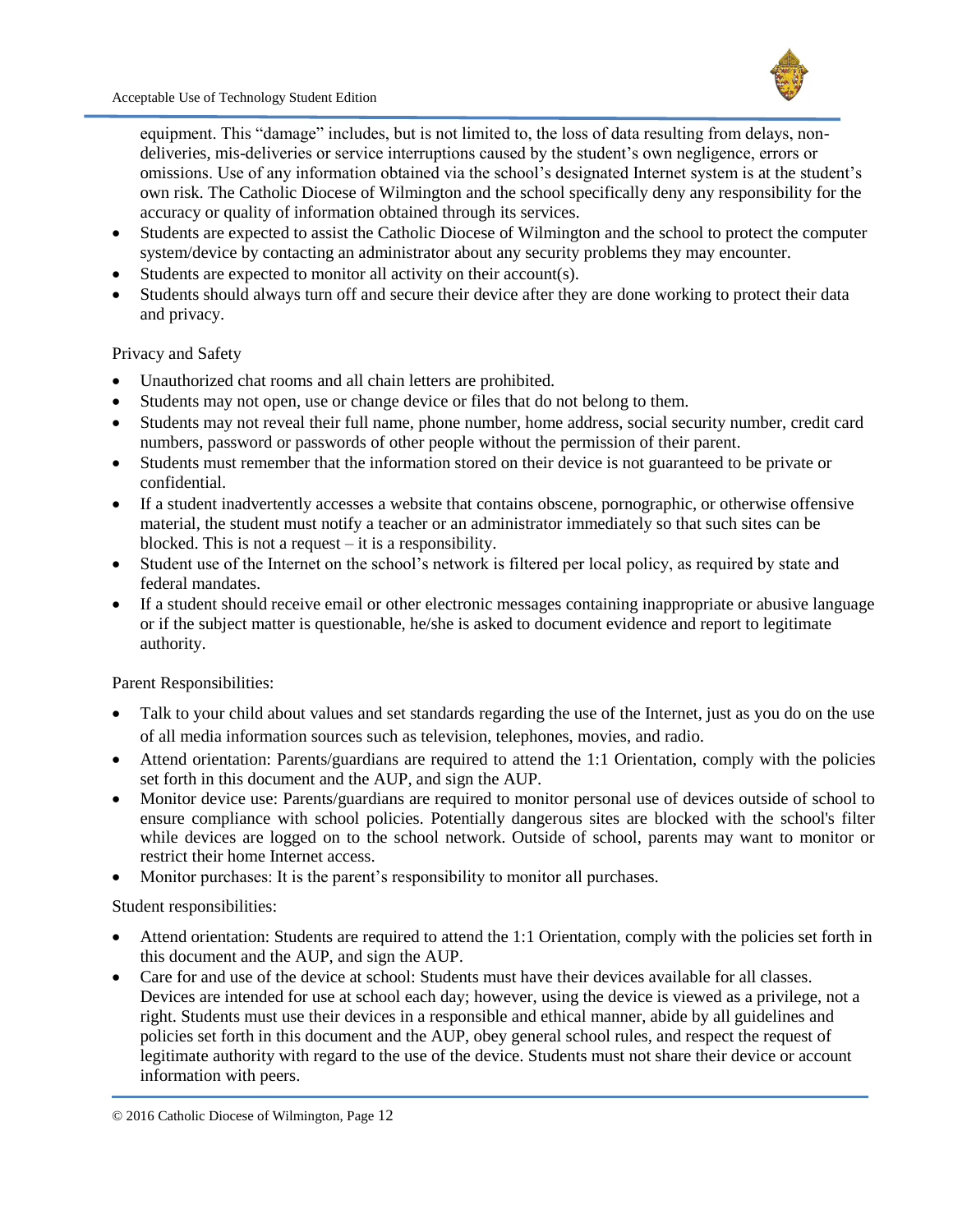

Acceptable Use of Technology Student Edition

- Charge device battery: Students must fully charge their devices battery prior to each school day. Charging devices during school hours is not an option, as electrical outlets are sparse. Coming to school with a device that is not charged will result in appropriate disciplinary action, as well as academic consequences.
- Manage files and save work: In addition to saving work as directed by the teacher, students may wish to create their own backups. It is the student's' responsibility to ensure that all work is saved appropriately. Students are academically responsible for all work, despite technical failures or accidental deletions.

\*Adrian Public Schools, Adrian, MI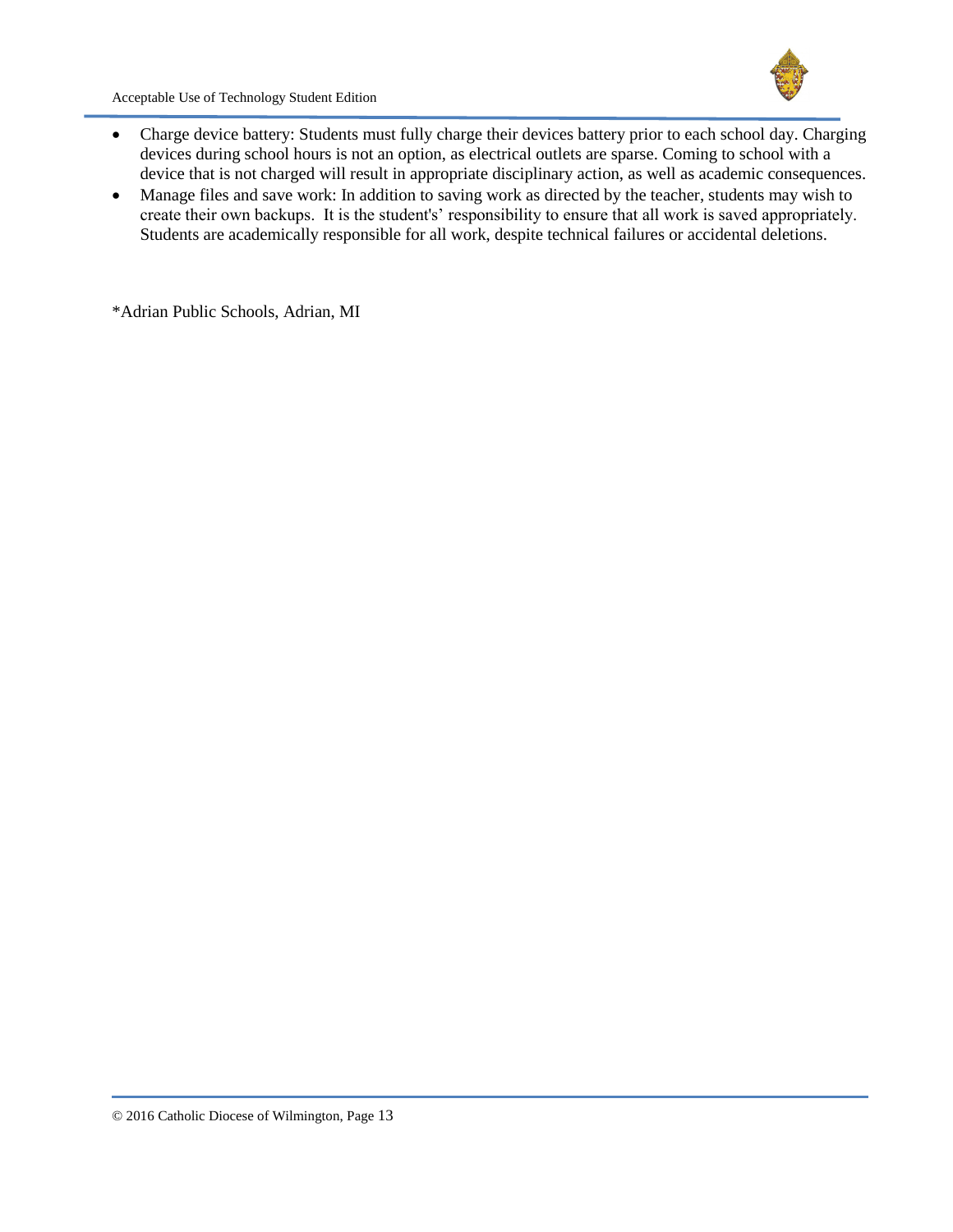

#### <span id="page-13-0"></span>Resource One - Definition and Terms

Bandwidth – Bandwidth is a measure of the amount of data that can be transmitted in a fixed amount of time.

Cyberbullying - Cyberbullying is sending derogatory or threatening messages and/or images through a technological medium in an effort to ridicule or demean another. Cyberbullying also takes place when someone purposefully excludes someone else online or when someone creates a fake account or website criticizing or making fun of another.

Internet – The Internet connects millions of computers together globally, forming a network in which any computer can communicate with any other computer as long as they are both connected to the Internet.

Legitimate Authority - A school, parish, or diocesan employee with the authority to grant explicit permission for specific actions as defined by leadership.

Minor – Anyone under the age of 18 years of age or still attending high school.

Network – The school's network is defined as our computers and electronic devices such as printers, fax machines, scanners, etc. that are connected to each other for the purpose of communication and data sharing.

Personal Technology Device User – For the purposes of this policy, personal technology device user refers to anyone who utilizes their own technology on property owned or controlled by the school or at a school sponsored event.

Personal Technology Device (PTD) - A personal technology device is any device owned by a student or his/her parents or guardians.

Social Media - Social media are works of user-created video, audio, text or multimedia that are published and shared in a social environment, such as a blog, wiki or video hosting site.

Technology – Under this policy, technology is a comprehensive term including, but not limited to, all computers, projectors, televisions, DVD players, stereo or sound systems, digital media players, gaming consoles, gaming devices, cell phones, personal digital assistants, CDs, DVDs, camcorders, calculators, scanners, printers, cameras, external and/or portable hard drives, modems, Ethernet cables, servers, wireless cards, routers and the Internet. *School technology* refers to all technology owned and/or operated by the school. This includes Internet access, computers, printers, etc.

User – For the purposes of this policy, user is an inclusive term meaning anyone who utilizes or attempts to utilize, whether by hardware and/or software, technology owned by the school. This includes students, faculty members, staff members, parents, and any visitors to the campus.

Wearable Technology - Wearable technology is a group of devices that can be worn by individuals that has the ability to track data related to the individual that wears it. It contains sensors that detect motion, external conditions, take video, sound, and photos, send and receive data, and communicate all this information in real time for the user to access on the device or multiple other devices.